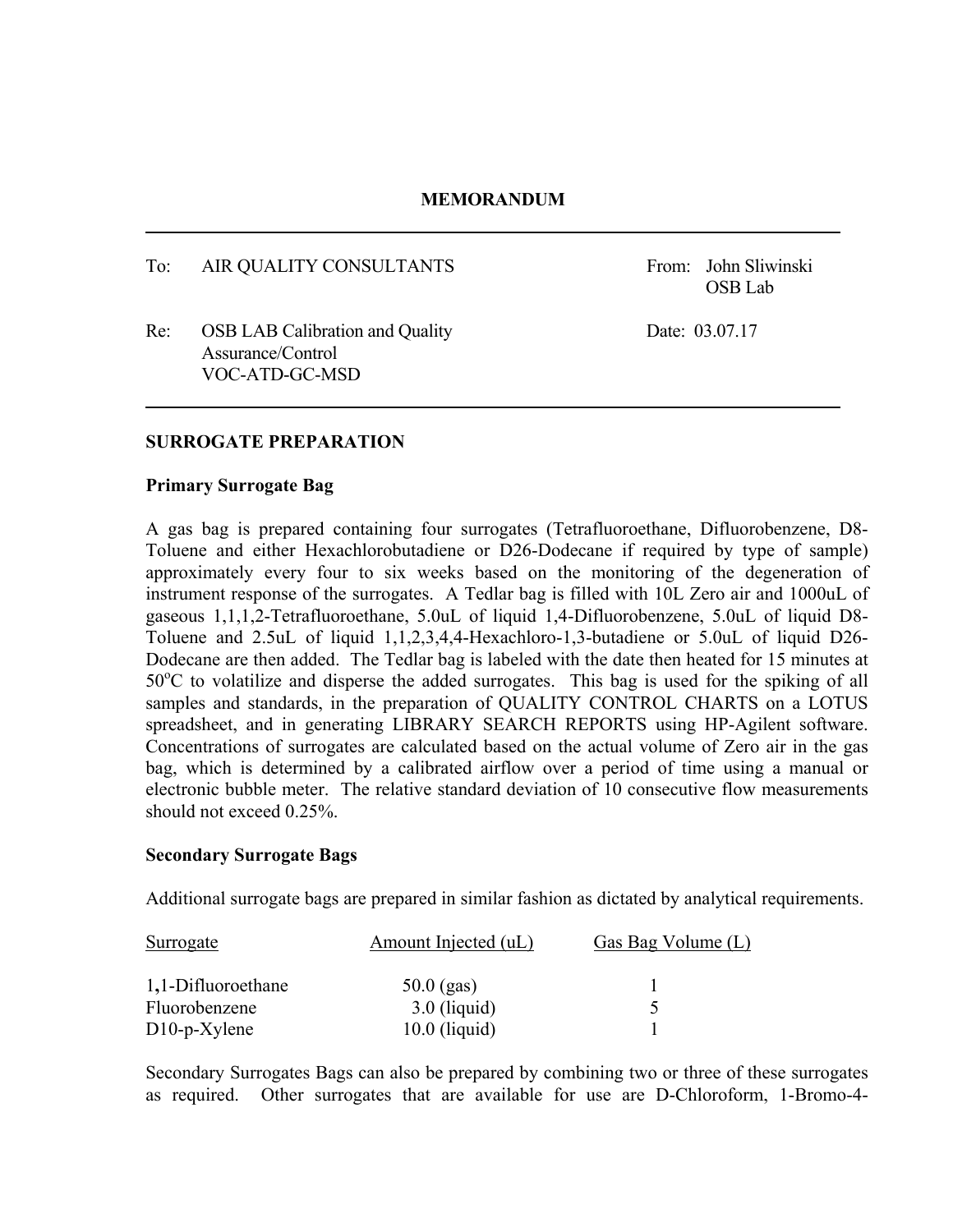Fluorobenzene, D6-Benzene and D8-Naphthalene.

# **QUALITY CONTROL CHARTS**

### **Surrogate QC Template and Database**

An initial daily conditioning run of a 250uL portion of the Surrogate Bag is analyzed on either an HP5972 or HP5973 MSD. At least one additional 250uL portion of the Surrogate Bag is analyzed (called Performance Run) to verify that the peak area ratios for the total ion chromatogram (TIC) versus selected ions (multiplication factors (MF)) for all four surrogates, when entered onto the SURROGATE QC template, fall within the upper and lower warning limits (+2 STD) of the previous five Performance Runs. If any of the calculated multiplication factors of the latest Performance Run are flagged because they fall outside the current limits, corrective action must be taken either by overriding the flag, if the limits are too narrow, or by running more Performance Runs to establish new multiplication factors that represent the current stability of surrogate instrument response. The SURROGATE QC database for each instrument is updated with all Performance Runs, as a record to demonstrate consistency and reproducibility. The four surrogates with their different volatilities and elution times were chosen to cover the entire chromatogram period.

## **SURFORM QC TEMPLATE and DATABASE**

## *MB, SS, VOST Tubes*

Standard procedure stipulates a 250uL aliquot from the Surrogate Bag to be spiked onto the MB, SS or VOST sorbent tube used to collect the sample. Using an external tube desorber and fractionator, the collected sample is transferred in a ratio of approximately 1:1 at 280°C using a stream of dry Helium onto two multisorbent C tubes. Samples known to have low concentrations can be transferred directly without splitting while overloaded samples may be split using a higher dilution ratio with critical capillary orifices or split several times to avoid saturating the MSD. The ratio that the sample is transferred onto two C tubes is the split factor (SFT) and is determined by flow measurements using a bubble meter.

## *Gas Bags*

An appropriate amount of sample (determined from an estimate of the expected level of unknowns in the sample) is transferred onto a multisorbent C tube in preparation of analytical determination and a 250uL aliquot from the Surrogate Bag is then added.

After analysis by GC-MSD, selected ions for the four surrogates are integrated manually and entered into SURFORM QC template along with details pertaining to the running of the sample or standards (Sample Run, Tube ID, SFT, Volume (L)). Formulas in the SURFORM QC template calculate (using MFs based on the previous five SURROGATE QC Performance Runs) the D8-Toluene Response Factor (D8-RF). The D8-RF for each sample or standard normalizes the responses of all the peaks (area counts) in that chromatogram's LIBRARY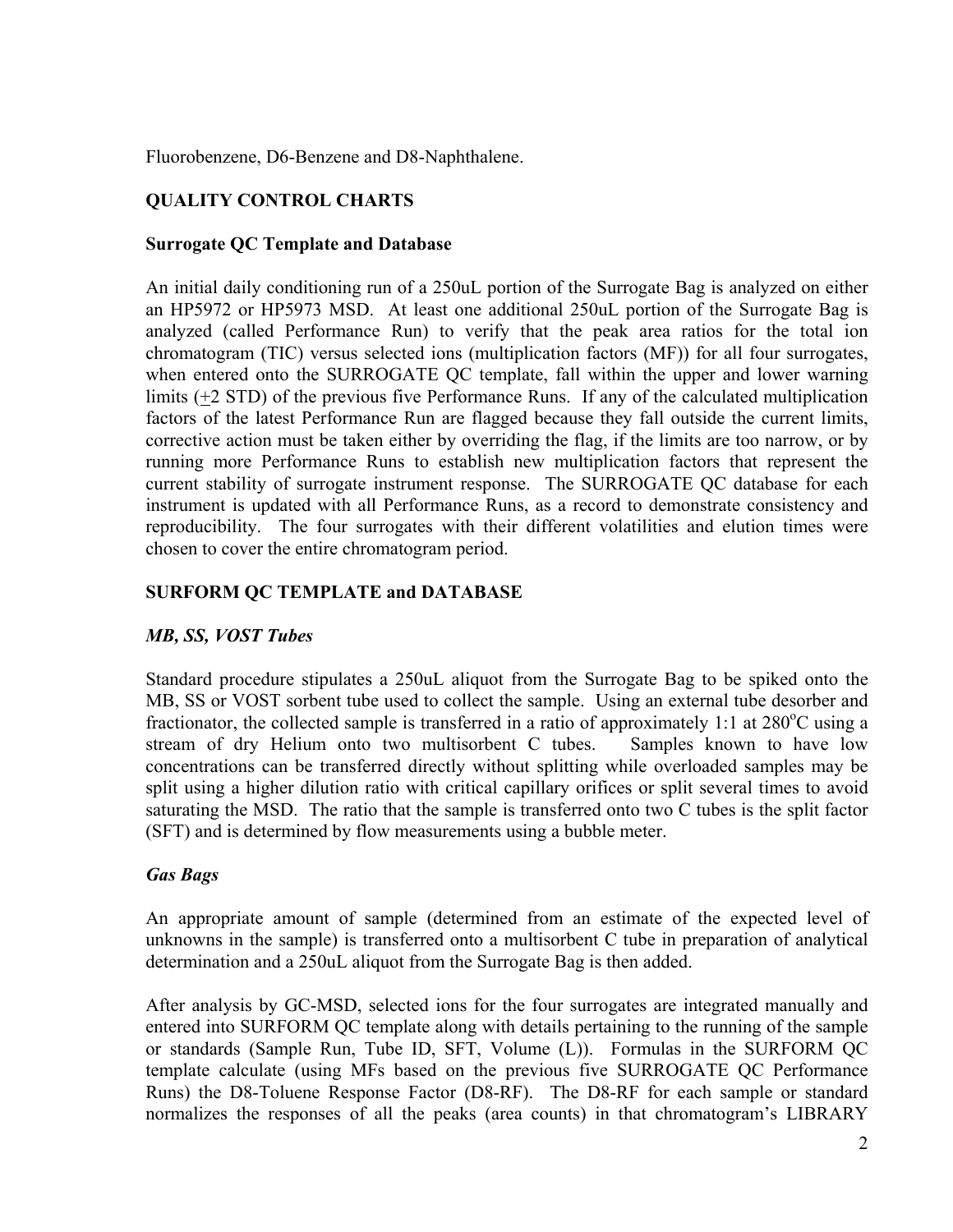SEARCH REPORT in order that effective comparisons can be made among all the other samples or standards for a particular project. Response Factors (RFs) for the other surrogates are used to verify that instrument response has remained stable for the entire chromatogram period and to verify D8-RF integrity (accuracy, bias, precision and reliability)

| Surrogate                                    | Selected Ions | CAS#           |
|----------------------------------------------|---------------|----------------|
| $1,1,1,2$ -Tetrafluoroethane                 | 33, 69, 83    | 811-97-2       |
| 1,4-Difluorobenzene                          | 63, 88, 114   | 540-36-3       |
| D8-Toluene                                   | 98, 100       | 2037-26-5      |
| $1, 1, 2, 3, 4, 4$ -Hexachloro-1,3-butadiene | 223, 225, 227 | $87 - 68 - 3$  |
| D <sub>26</sub> -Dodecane                    | 46, 50, 66    | 16416-30-1     |
| 1,1-Difluoroethane                           | 51,65         | $75 - 37 - 6$  |
| Fluorobenzene                                | 70, 96        | $462 - 06 - 6$ |
| $D10-p-X$ ylene                              | 98, 116       | 41051-88-1     |

#### **LIBRARY SEARCH REPORT**

For report preparation, all the relevant peaks in the chromatogram have to be identified and quantified. A LIBRARY SEARCH REPORT is generated by an HP-Agilent macro based on either automated or manually set integration parameters that produces the best ion fragmentation match for each integrated peak from the latest NIST mass spectral library using an HP-Agilent probability-based matching (PBM) algorithm that compares the fragmentation pattern of the peak with those in the NIST library. The HP-Agilent macro has been modified by OSB LAB to convert the integrated peak areas into relative concentrations as D8-Toluene by inputting into the computer the sample split factor (SFT), the volume of sample collected in the case of SS, MB or VOST tubes, or volume of sub-sample for a gas bag and the D8-Toluene Response Factor calculated for that sample.

#### **STANDARD CALIBRATION**

#### *SCAN*

Relative concentrations of the identified peaks have to be converted to actual chemical concentrations. Standards are prepared on an as needed basis for compounds of interest and analyzed the same way as samples at a suitable range of concentrations with surrogates. Linear or quadratic calibration curves are constructed from the TIC for each compound and are converted to dependent variable relationships with D8-Toluene, which are called chemical D8- Toluene Response Factors (TRFs) for linear curves. The relative concentration of each identified sample peak is multiplied by the TRF of that compound to obtain the actual concentration. Calibration is also performed traditionally using quadratic equations.

In cases where identification and integration of the peaks in a sample is difficult because of